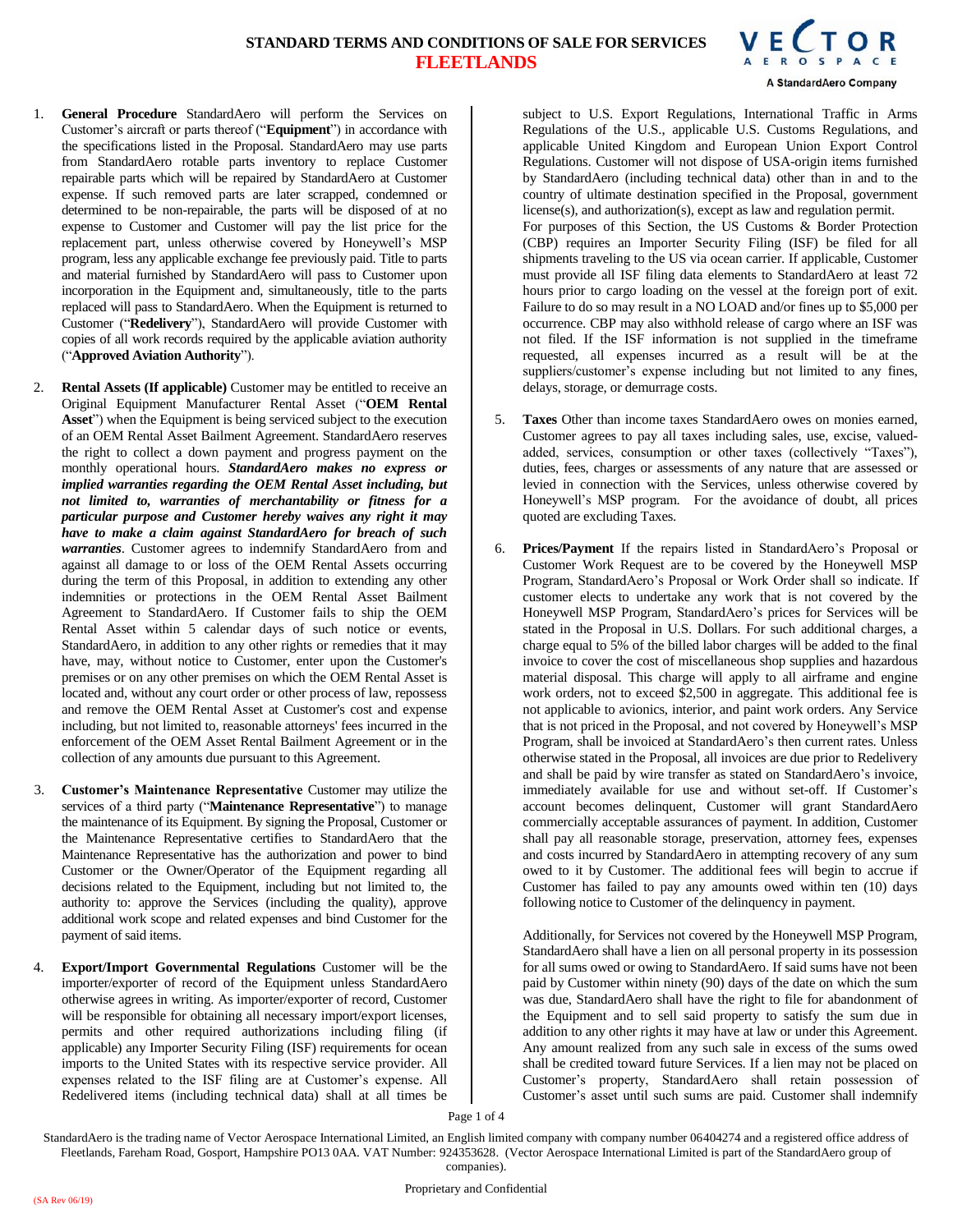

and hold harmless StandardAero as to any claims, suits, and all associated costs in the event a third party claims an interest in the property sold.

- 7. **Excusable Delay** Customer will excuse StandardAero from, and StandardAero will not be liable for, any delay in StandardAero's performance due to causes beyond StandardAero's reasonable control, including but not limited to unavailability of Original Equipment Manufacturer ("OEM") parts and/or delays of any type that are caused by Customer. In the event of such delay, StandardAero may invoice Customer for all completed Services. If Customer causes a delay, Customer's Equipment may be removed from Service, which may result in a greater than day-for-day delay in the completion of Services and the Equipment may be placed in storage in accordance with Section 17.
- 8. **Work Stoppage** If Customer causes any postponement or stoppage of Services, Customer will be liable to StandardAero for any postponement costs associated with the Work Stoppage including but not limited to storage, handling, reasonable storage fees, inspections and preservation costs. Customer agrees that such postponement charges will be invoiced monthly and invoices are due and payable when received by Customer. Customer further understands that the Services will not be resumed until such invoices are paid in full. Upon lifting of the Work Stoppage, StandardAero will assess the impact to the Redelivery Schedule and provide Customer with a new Redelivery date.
- 9. **Warranty** StandardAero warrants that for a period of one year after the date of Redelivery the Services will be free from defects in workmanship. If the Services performed do not meet this warranty, StandardAero will promptly, at StandardAero's option, either (a) reperform the defective Services at a location StandardAero specifies or (b) in instances where StandardAero has agreed in advance and in writing to arrange re-performance by a third party, refund the repair price allocable to the defective Services. The warranty period on any such re-performed Services will be the unexpired portion of the original warranty. StandardAero will not reimburse costs of movement of Customer's aircraft. StandardAero will pass through to Customer any available manufacturer parts warranty and will use commercially reasonable efforts to assist Customer with administration of such warranty claims. StandardAero will reimburse Customer for reasonable freight charges Customer incurs for return of parts to StandardAero facility for warranty repairs. **This warranty is exclusive and in lieu of all other warranties including warranties of merchantability and fitness for a particular purpose**. **Except for StandardAero's gross negligence or willful misconduct, StandardAero will not be responsible for incidental, resultant or consequential damages.** This warranty is not assignable without StandardAero's written consent and is applicable only if, following Redelivery, the Equipment (a) has been transported, stored, installed, operated, handled, maintained and repaired in accordance with Airworthiness Directives and the then-current recommendations of the Equipment manufacturer as stated in its manuals, Service Bulletins or written instructions; (b) has not been altered, modified or repaired by anyone other than StandardAero; and (c) has not been subjected to accident, misuse, abuse or neglect.
- 10. **StandardAero Indemnity** StandardAero will indemnify Customer from third party losses for damage to or destruction of any property or any injury to or death of any person caused by StandardAero's negligent performance of the Services and for which, as a condition

of such indemnification, Customer has promptly given notice of such claim; provided, however, StandardAero shall not be required to indemnify Customer for any losses arising from Customer's negligence or misconduct. The indemnification provided hereunder shall be Customer's sole and exclusive remedy for such third party losses. StandardAero shall indemnify Customer from and against all losses resulting in injuries or damages suffered by employees of StandardAero to the extent they arise from performance of the Services hereunder. Nothing in this Agreement will affect StandardAero's liability under the Unfair Contract Terms Act 1977 for death or personal injury caused by StandardAero's negligence.

- 11. **Customer Indemnity** Customer will indemnify StandardAero from third party losses for damage to or destruction of any property (including the Equipment) or any injury to or death of any person caused by Customer's use, operation, repair, maintenance, or disposition of the Equipment; provided, however, Customer shall not be required to indemnify StandardAero for any losses caused by StandardAero's negligence in its performance of the Services. Customer shall indemnify StandardAero from and against all losses resulting in injuries or damages suffered by employees of Customer and Customer's Maintenance Representative while on the premises of StandardAero.
- 12. *Limitation of Liability* **The total liability of StandardAero shall not exceed the dollar value of the amounts paid by Customer for the Services provided. If StandardAero damages the Customer's Aircraft during the performance of the Proposal, StandardAero may elect, in its discretion, to repair or replace the damaged part(s) or component(s). Neither Party shall be liable for indirect, special, incidental, punitive or consequential damages including, without limitation:**
	- **loss of use or time,**
	- **loss of revenue,**
	- **loss of profit, or**
	- **diminution of value**

**whether as a result of breach of contract, warranty and any other claims at law or in equity including claims for fraud or tort.** 

13. **Customer Insurance** If StandardAero is providing Services on Customer's Aircraft or StandardAero is providing a rental asset while Customer's Equipment is being serviced, Customer shall, at its expense, procure, maintain and keep in full force and effect hull insurance to protect the value of the Equipment. Additionally, Customer shall, at its expense, for the same duration, procure, maintain and keep in full force and effect a general liability policy with minimum limits of \$200,000,000.00 per occurrence, and will name StandardAero as an additional insured. All Customer policies will be endorsed to waive any and all subrogation against StandardAero. Before Services commence, Customer will provide StandardAero with Certificates of Insurance evidencing the waiver of subrogation and providing that the insurance may not be cancelled without 30 days prior written notice to StandardAero. Customer acknowledges that StandardAero is not liable for loss of the Aircraft or other damage to property, personal injury or death of any person, while the Aircraft is in flight unless such occurrence is solely caused by a product or component improperly repaired by StandardAero under the terms of this Agreement. For purposes of this clause, the term "in flight" is defined as the time period commencing when the Aircraft moves forward in taking off or attempting to take-off for air

Page 2 of 4

StandardAero is the trading name of Vector Aerospace International Limited, an English limited company with company number 06404274 and a registered office address of Fleetlands, Fareham Road, Gosport, Hampshire PO13 0AA. VAT Number: 924353628. (Vector Aerospace International Limited is part of the StandardAero group of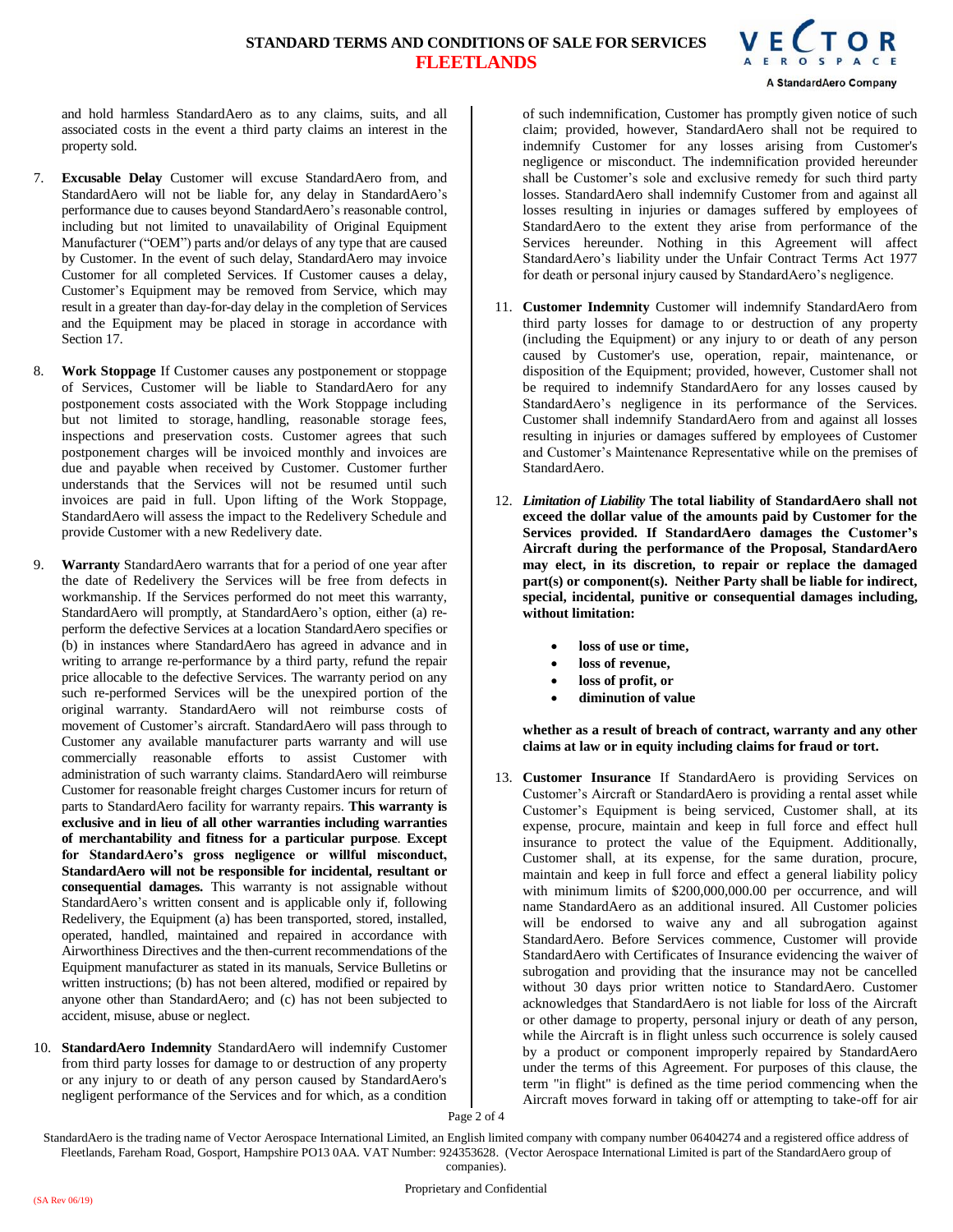

transit, while in the air and until the Aircraft comes to rest after landing or, the landing run having been safely completed, and power is applied for taxiing. Furthermore, StandardAero shall not be liable for damage to the Aircraft while in the care, custody or control of StandardAero if such damage was a result of an Act of God or reasons beyond the control of StandardAero unless such damage is due to the negligence or misconduct of StandardAero.

- 14. **StandardAero Insurance** StandardAero, at its expense, will maintain until Redelivery of the Equipment the following insurance coverage: Aviation Products Liability including Aviation Premises, Products and Completed Operations and Hangarkeepers Liability for a Combined Single Limit Bodily Injury and Property Damage in the amount of \$200,000,000 each occurrence (aggregate in respect of products liability).
- 15. **Confidentiality** Unless agreed in writing, any information shared with each other shall be held in confidence and may not be disclosed to others except as to each party's insurers. This does not apply to information which: (a) is or becomes part of the general public knowledge other than as a result of breach of any confidentiality obligation; or (b) which was known prior to receipt from the nondisclosing party. This Agreement does not give either party the right to use the trademarks of the other or grant any rights to any patent or proprietary data owned or licensed by the other party, which may be accomplished by a separate agreement as needed. In the event of any breach of this provision, the non-breaching party will be entitled to seek immediate injunctive or equitable relief from a court of competent jurisdiction without the obligation to post a bond or other security.
- 16. **Termination** Either Party may terminate this Agreement upon thirty (30) days written notice for breach of any material provision, unless such breach is cured within the thirty (30) days. StandardAero may terminate this Agreement immediately if Customer (a) fails to make any of the required payments when due, (b) makes any agreement with Customer's creditors due to Customer's inability to make timely payment of Customer's debts, (c) enters into compulsory or voluntary liquidation, (d) becomes insolvent, or (e) becomes subject to the appointment of a receiver or administrator of all or a material part of Customer's assets. Upon any such termination, Customer will not be relieved of Customer's obligation to pay for Services performed and Customer's Equipment may be placed into storage in accordance with Section 16.
- 17. **Risk of Loss** Risk of loss or damage to the Equipment will pass to Customer upon Redelivery. If Customer's Equipment cannot be Redelivered when ready due to Customer's 1) act or failure to act, including but not limited to, the failure to make payment 2) refusal to accept Redelivery, or 3) request that Redelivery not be made when otherwise ready, risk of loss shall pass to Customer upon the placement of the Equipment in storage (whether stored in StandardAero's facility, parked or moved to any other storage location). In such event, all reasonable expenses StandardAero incurs for activities such as, but not limited to, preparation for placement into storage, handling, reasonable storage fees, inspection and preservation will be due and payable on receipt of StandardAero's invoice. Customer will be liable for all insurance costs and will indemnify StandardAero for all costs associated with such storage or parking, including delay, lost opportunities and profits from Customer's failure to vacate an available slot in StandardAero's facilities.
- 18. **Customer Furnished Material** Consistent with the charges specified in the Proposal, Customer may supply agreed parts to StandardAero if the part is: (a) furnished with an Approved Aviation Authority serviceability tag; and (b) ready for immediate use. If Customer's delay in providing parts delays StandardAero's performance, StandardAero may supply the parts at Customer's expense. StandardAero disclaims all liability for such parts and Customer will indemnify StandardAero from and against any and all claims, demands, losses, costs and expenses for the performance of such parts.
- 19. **Dispute Resolution and Governing Law** This Agreement and any dispute arising under or in connection with this Agreement, including any action in tort, will be governed by the laws of the State of New York, (excluding its conflict of law provisions, the UN Convention on Contracts for the International Sale of Goods, and any laws which govern the validity, perfection, or creation of any lien or security interest hereunder and the exercise of rights or remedies with respect of such lien or security interest for a particular item which will be governed by the laws of the applicable jurisdiction pertaining to liens). If the Parties are unable to amicably resolve any dispute within sixty (60) days, the dispute will be settled by binding arbitration in accordance with the Commercial Arbitration Rules of the American Arbitration Association in a mutually agreed location. Either Party may take appropriate legal action as may be required for the enforcement of such arbitration award.
- 20. **Subcontracting** StandardAero will not subcontract Services which StandardAero is able to perform; however, StandardAero has the right to subcontract any other Service to any subcontractor that is properly certified by the Approved Aviation Authority. StandardAero will pass through to Customer all available warranties and use commercially reasonable efforts to assist Customer in administering any warranty claim. In the event that Customer requires Customer's choice of subcontractor, Customer will: (1) contract directly with them; (2) verify provision of adequate insurances of the types and values StandardAero requires, (3) verify compliance with all security measures of the applicable facility; and (4) indemnify StandardAero from and against any claim that arises from their performance of services or presence in StandardAero's facility.
- 21. **Assignment** This Agreement may not be assigned without the prior written consent of the other party, except that Customer's consent will not be required for an assignment by StandardAero to one of StandardAero's affiliates, including but not limited to StandardAero Business Aviation Services, LLC, a company incorporated in the state of Delaware in the United States of America.
- 22. **Waiver of Immunity** If Customer is incorporated or based outside the United States, to the extent that Customer or any of Customer's property becomes entitled to sovereign or other immunity from any legal action, Customer waives Customer's immunity in connection with this Agreement.
- 23. **Language, Notices** All correspondence and documentation connected with this Agreement will be in English, given in writing, effective upon receipt, and provided to the addresses set forth on the Proposal, which may be changed by written notice.
- 24. **Non-Waiver of Rights and Remedies** Failure or delay in the exercise of any right or remedy under this Agreement will not waive or impair

Page 3 of 4

StandardAero is the trading name of Vector Aerospace International Limited, an English limited company with company number 06404274 and a registered office address of Fleetlands, Fareham Road, Gosport, Hampshire PO13 0AA. VAT Number: 924353628. (Vector Aerospace International Limited is part of the StandardAero group of